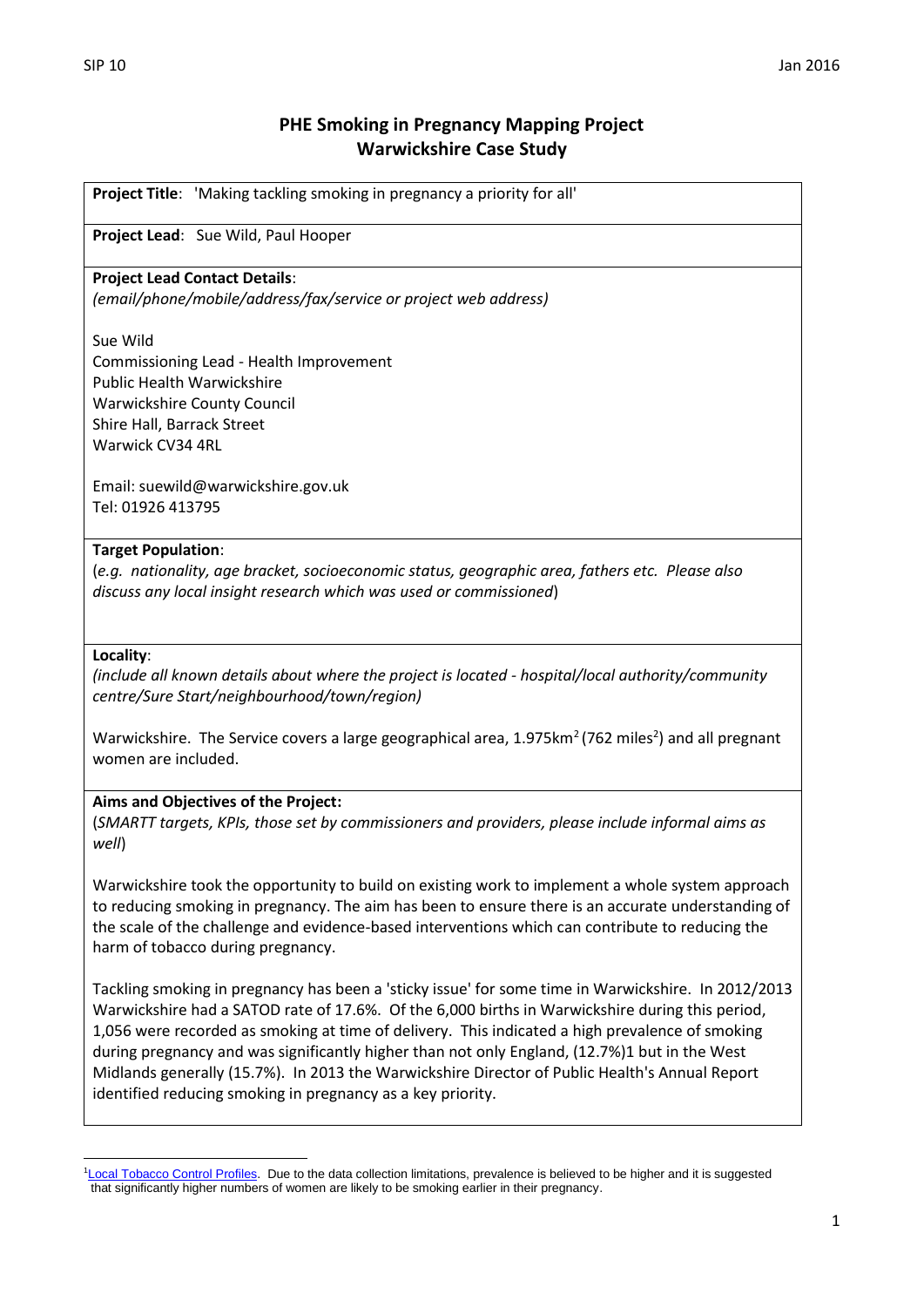At that time, Carbon Monoxide testing at booking was increasing but still well below the 95-100% target and the number of referrals to the service were decreasing. There was no evidence to suggest that this was due to falling prevalence, but was more suggestive of a decrease in CO screening at booking; how the opt out system was being used; falling number of referrals from services other than midwifery and, perhaps, a lack of understanding generally in communities and amongst some professionals of the serious consequences of smoking during pregnancy.

A systematic and independent review of smoking in pregnancy in Warwickshire was commissioned from the Tobacco Control Collaborating Centre in early 2014. The review involved a thorough examination of available data and interviews with key players. The final report was presented to the Director of Public Health, Tobacco Control leads, Commissioners and the Specialist Stop Smoking providers. A strategy to reduce smoking in pregnancy was endorsed by the Warwickshire Health and Well Being Board and action was then taken to implement recommendations.

### **Brief Description of the Project and how it operates:**

(*please include background to how the project was initiated, obstacles faced during setup and throughout and how/if they were overcome, training arrangements for staff*)

All women are offered CO screening at booking; referrals are made using an opt out system; resources are available to maintain the current level of provision available to support women and other household members; generally, in communities and amongst key professional groups the serious consequences of smoking during pregnancy are understood.

The Service covers a large geographical area, which means a significant amount of travelling and down time between appointments.

### **Outcomes:**

*(provide baseline, please also include formal and informal outcomes - e.g. a drop in the number of pregnant smokers, changing attitudes amongst clinical staff,)*

The recommendations of the systematic review into smoking in pregnancy in Warwickshire will continue to be implemented using recurrent additional financial investment.

### **Relationship to current evidence base:**

(in particular which evidence was drawn on during the project design?)

### **Evaluation**:

*(formal and informal, was it published, if an evaluation has not been carried out please explain why not - funding?)*

#### **Costs**:

*(revenue and capital, include detail about equipment costs - CO monitors etc)*

### **Commissioning arrangements and timescale**

*(is there long term sustainability or was this a short project, please also say who has commissioning responsibility for the project)*